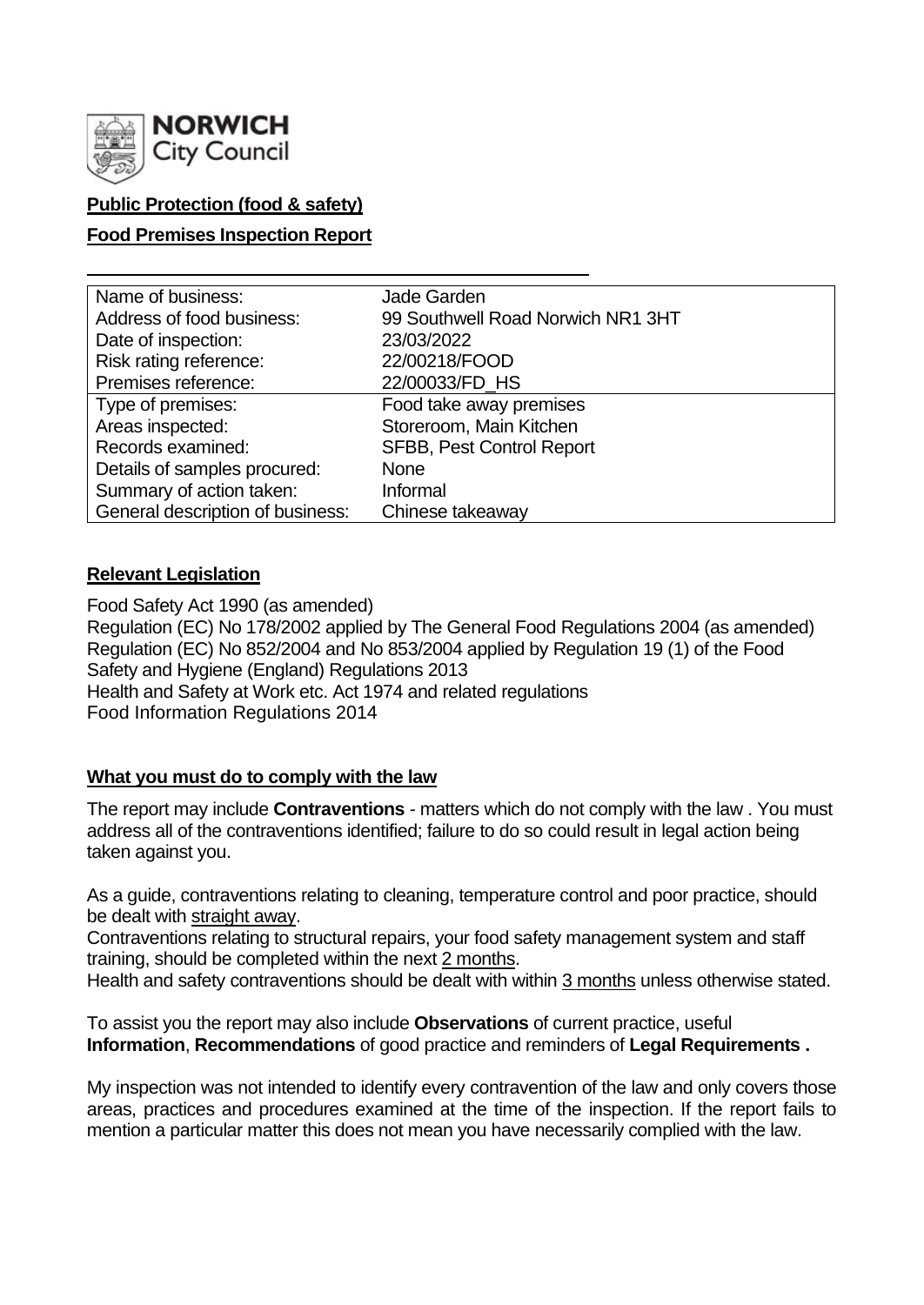# **FOOD SAFETY**

#### **How we calculate your Food Hygiene Rating:**

The food safety section has been divided into the three areas which you are scored against for the hygiene rating: 1. food hygiene and safety procedures, 2. structural requirements and 3. confidence in management/control procedures. Each section begins with a summary of what was observed and the score you have been given. Details of how these scores combine to produce your overall food hygiene rating are shown in the table.

| <b>Compliance Area</b>                     |          |    |           | <b>You Score</b> |               |    |           |    |                 |
|--------------------------------------------|----------|----|-----------|------------------|---------------|----|-----------|----|-----------------|
| Food Hygiene and Safety                    |          |    |           | 0                | 5             | 10 | 15        | 20 | 25              |
| <b>Structure and Cleaning</b>              |          |    |           | 0                | 5             | 10 | 15        | 20 | 25              |
| Confidence in management & control systems |          |    |           | $\Omega$         | 5.            | 10 | 15        | 20 | 30 <sub>1</sub> |
|                                            |          |    |           |                  |               |    |           |    |                 |
| <b>Your Total score</b>                    | $0 - 15$ | 20 | $25 - 30$ |                  | $35 - 40$     |    | $45 - 50$ |    | > 50            |
| <b>Your Worst score</b>                    | 5        | 10 | 10        |                  | 15            |    | 20        |    |                 |
|                                            |          |    |           |                  |               |    |           |    |                 |
| <b>Your Rating is</b>                      | 5        |    | 3         |                  | $\mathcal{P}$ |    |           |    | $\Omega$        |

Your Food Hygiene Rating is 4 - a good standard



# **1. Food Hygiene and Safety**

Food hygiene standards are high. You demonstrated a very good standard of compliance with legal requirements. You have safe food handling practices and procedures and all the necessary control measures to prevent cross-contamination are in place. Some minor contraventions require your attention. **(Score 5)**

#### Contamination risks

**Contravention** The following exposed food to the general risk of cross-contamination with bacteria or allergens or its physical contamination with dirt, foreign objects or chemicals:

• the underside of stacked containers in contact with open food below

**Legal requirement** At all stages of production, processing and distribution, food must be protected from any contamination likely to render it unfit for human consumption, injurious to health or contaminated in such a way that it would be unreasonable to expect it to be consumed in that state.

#### Hand-washing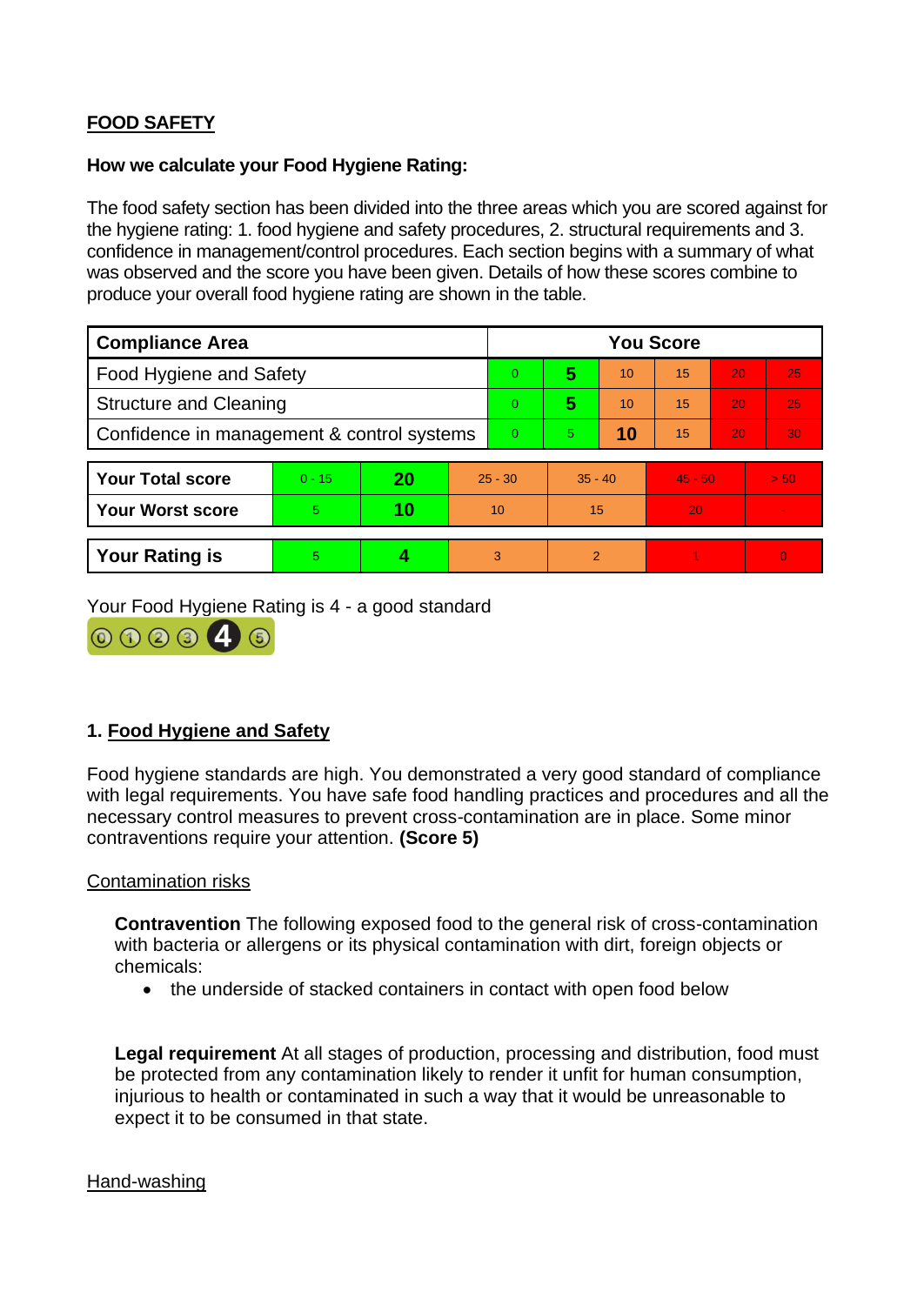**Observation** I was pleased to see handwashing was well managed.

### Personal Hygiene

**Observation** I was pleased to see that standards of personal hygiene were high.

### Temperature Control

**Observation** I was pleased to see you were able to limit bacterial growth and/or survival by applying appropriate temperature controls at points critical to food safety and that you were monitoring temperatures.

# Unfit food

**Recommendation** You should have a system to identify when open or prepared foods need to be used by or discarded, to ensure the food is fit for consumption. I recommend you apply labels which give a date that is 2 days after the day of production e.g. if food is opened on Monday it should be used by the end of Wednesday (an exception is rice which should not be kept longer than 24 hours)

**Recommendation** I recommend that you date label prepared foods of when taken out of the freezer

# **2. Structure and Cleaning**

The structure facilities and standard of cleaning and maintenance are all of a good standard and only minor repairs and/or improvements are required. Pest control and waste disposal provisions are adequate. The minor contraventions require your attention. **(Score 5)**

### Cleaning of Structure

**Contravention** The following items were dirty and require more frequent and thorough cleaning:

• hand contact surfaces such as light switches and door handles

### Cleaning of Equipment and Food Contact Surfaces

**Contravention** The following items are dirty and must be cleaned:

- interior rear to fridge numbered 1
- interior lid to rice cooker

# Cleaning Chemicals / Materials / Equipment and Methods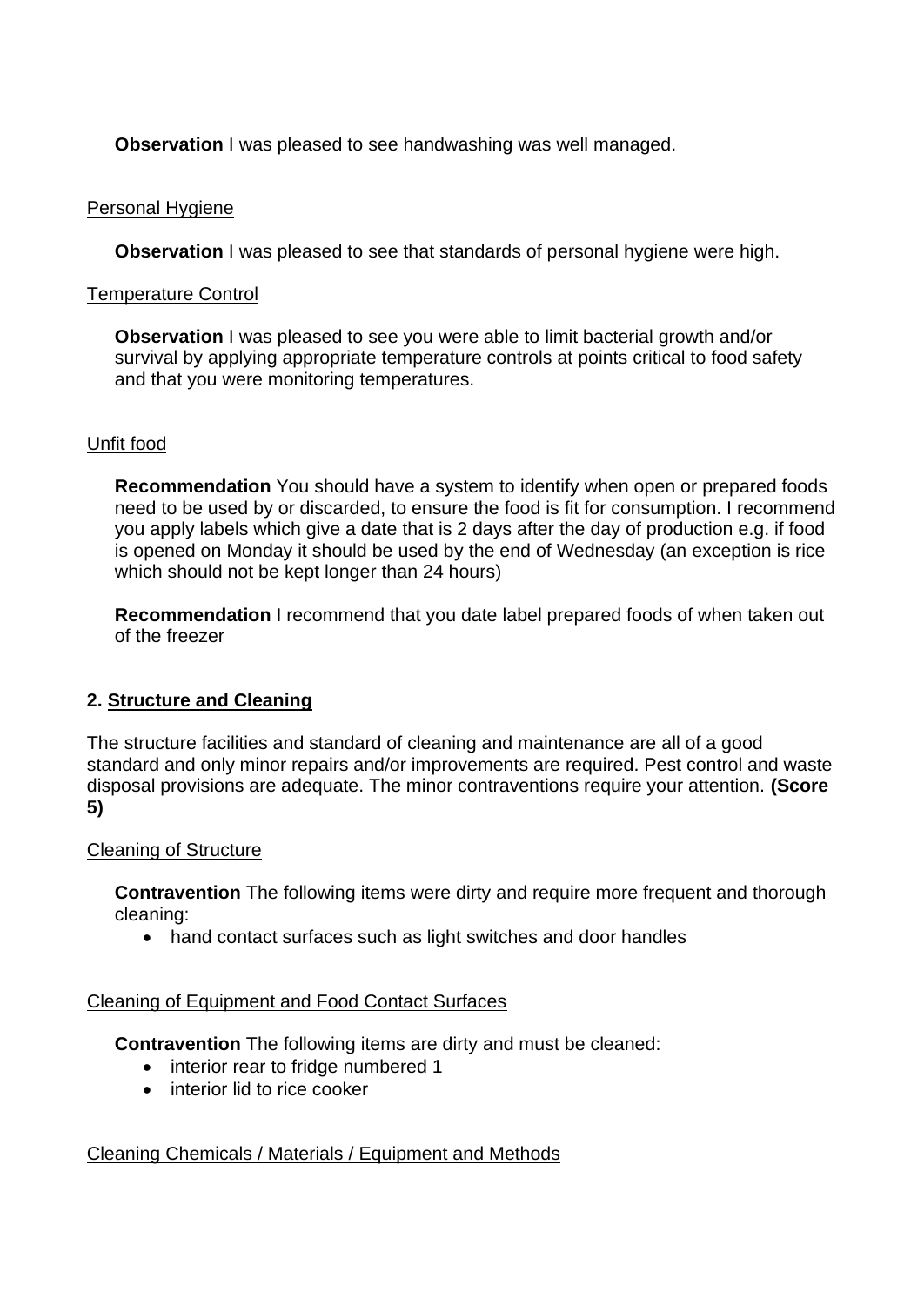**Observation** I was pleased to see that the premises was kept clean and that your cleaning materials, methods and equipment were able to minimise the spread of harmful bacteria between surfaces.

### **Maintenance**

**Contravention** The following had not been suitably maintained and must be repaired or replaced:

- interior drawer to fridge numbered 2 cracked
- handle to fridge numbered 1
- rust was seen to interior to microwave

### Pest Control

**Observation** I was pleased to see that the premises was proofed against the entry of pests and that pest control procedures were in place.

**Observation** You have a pest control contract in place and there is no evidence of pest activity on the premises.

# **3. Confidence in Management**

There are generally satisfactory food safety controls in place although there is evidence of some non-compliance with the law. The contraventions require your attention; although not critical to food safety they may become so if not addressed. **(Score 10)**

### Food Hazard Identification and Control

**Contravention** You have not identified these food hazards or the methods of control at critical points in your operation:

• cross-contamination

**Contravention** The following Safer Food Better Business SAFE METHODS are incomplete:

- Chilling
- Cooking

### Proving Your Arrangements are Working Well

**Contravention** You are not working to the following safe methods in your SFBB pack:

- cross contamination/ physical or chemical contamiation
- pack not filled in from acrylamide